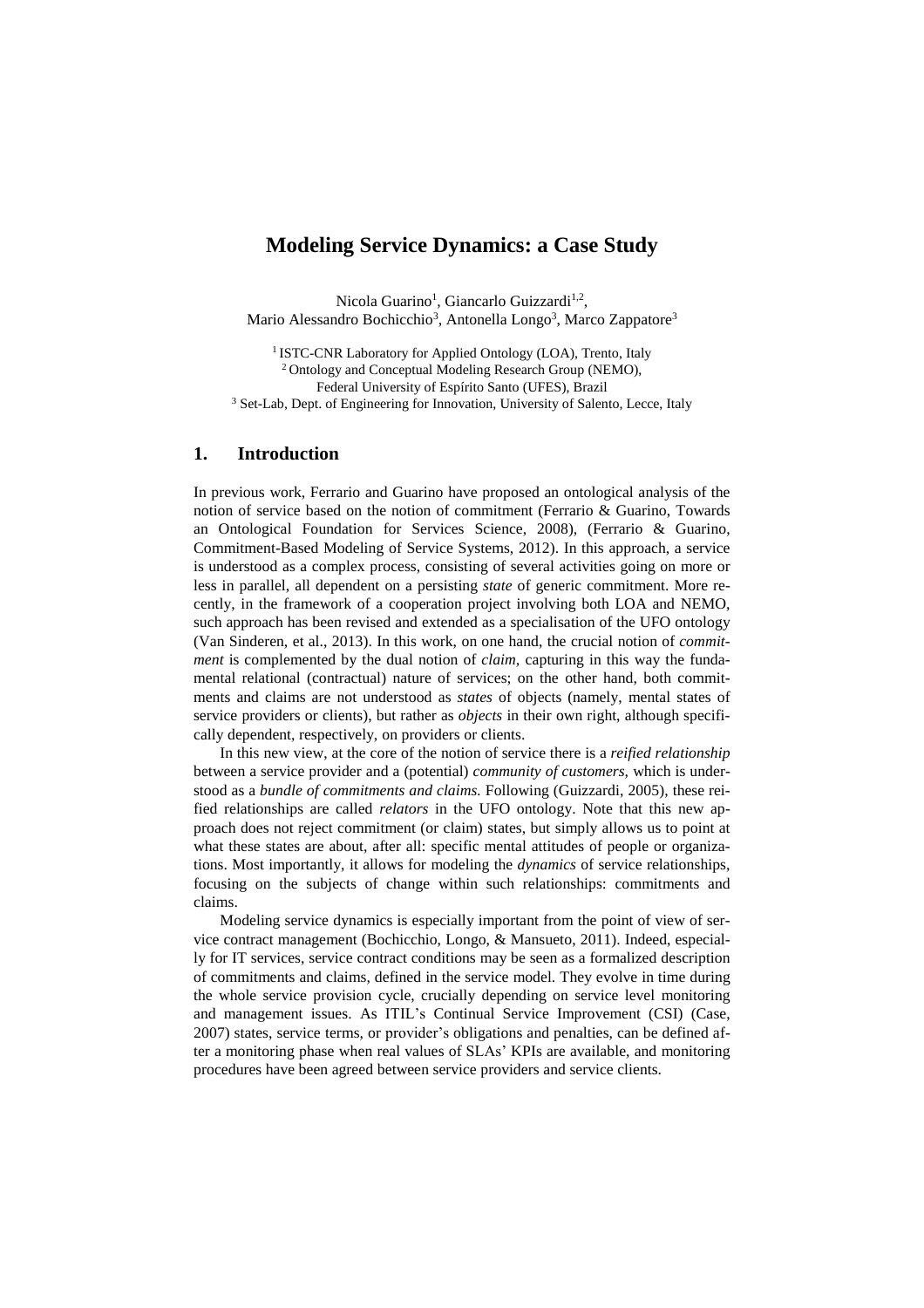In this paper we shall discuss our new approach to service modeling in the context of a concrete IT service case, focusing on the dynamics of service lifecycle issues concerning an Italian company whose IT services come from the composition of lower level services, each one with its own contract specifications (Longo, Giacovelli, & Bochicchio, 2014). In this service composition case, the need for dynamic contract and service level management is even more dramatic, so that it is a good test for our approach.

## **2. Case Study**

A service, even if conceived as a whole entity during its lifecycle, is subject to several changes according to its delivery context.

Let's consider the lifecycle dynamics of the email service at a business firm with more than 5000 employees spread out into more than 100 offices all over the nation.

The service manager at the IT department is in charge of developing and delivering the email service to the whole organization. In this case study the description of the email service will be furtherly specified and enriched with new details along the lifecycle steps.

Let's suppose the service manager must specify the email service offering according to what has been defined in (Van Sinderen, et al., 2013) in order to satisfy the requirements coming from his/her customer (or stakeholder) community. Meanwhile the service manager is in charge to design the service and look for providers able to deliver the (whole or part of the) services he has offered.

Let's suppose that the email service is provided via Web browser and email client, on Intranet, on Internet, and on mobile devices. The service manager has chosen to outsource the email service (mailbox management for sending, receiving, archiving, securing and anti-spamming, etc.) to provider A and the network management to provider B. Moreover email service for mobile devices (like Blackberry) is provided by a mobile network operator C. Figure 1 illustrates the network diagram for such email composed service.

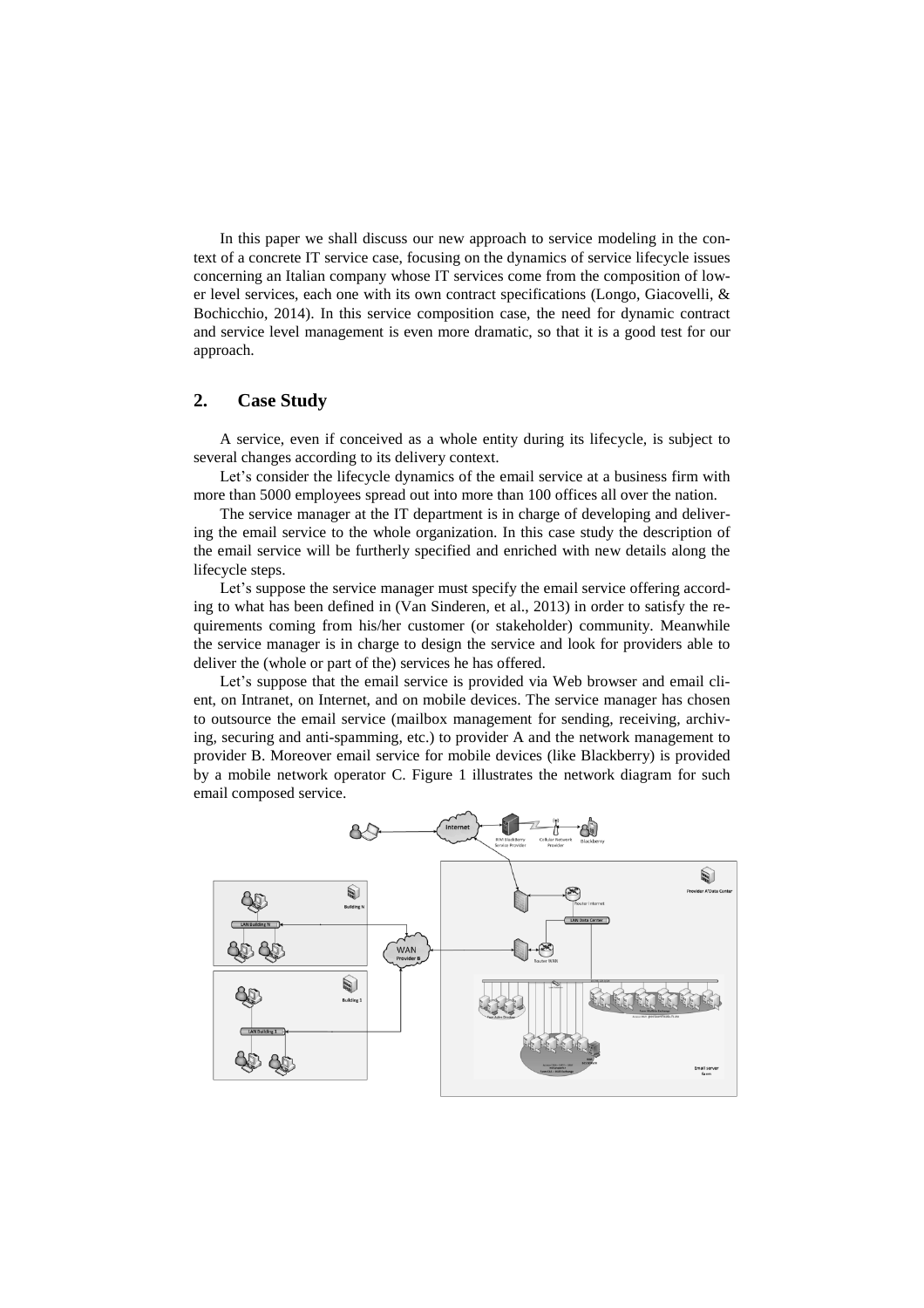Figure 1. An example of email service and its IT service chains from final users to the data center delivering the service

Through the negotiation phase, the service manager defines commitments and claims with each provider, formalizing them into contracts' terms and conditions. Moreover the service manager must negotiate commitments and claims with his internal customer/stakeholder community and manage to relate them with the kind of obligations he/she has reached with each provider of the service components.

In service negotiation the service concept changes its shape because it becomes an actually delivered service and not anymore a promise of service.

Moreover in the contract a crucial part is related to the service delivery with specific focus on service monitoring and obligations in the case of low or absent quality of service. The service manager must clearly have in mind the different perspective of customers community and the service providers. For example let's suppose that at a certain time, from 8.00 pm to 8.30 pm of day x, a hundred users can't access the service via email client, but both mobile devices and Web clients work properly. This scenario raises several questions related to services contracts and obligations among the involved stakeholders.

First of all we envisage several stakeholders, who perceive the service and its dynamics very differently: the final user, who sends and receives emails, the contract manager who needs to know which provider is accountable of what service, the service level manager who is responsible to combine underpinning SLAs in a single SLA which is negotiated with final users or business, providers who are accountable to guarantee a service with SLAs as defined in contracts.

In the end-user perception, email service is available 24h 7x7 independently from the used channel (or IT service chain). So, in case of fault, user perceives that the service is not available (or it is at least degraded). Let's suppose for example that the network service provided by Provider B, gone down from 8.00 pm to 8.30 pm of day x, is guaranteed as available by contract in business hours (i.e. Mon-Fri, 8.00 am - 6.00 pm). In this case Provider B is not responsible for the fault, as it has happened outside the guaranteed availability's time window.

In this example Service Manager is accountable for the asymmetry between the service quality expected by his/her internal customers and the quality he has negotiated through service components contract.

The last part of service lifecycle concerns the dynamic of the service conclusion. In this case of email service, it can be terminated because a service component provider change; in this case commitments and claims about backups and data retrieval must be preventively agreed. Another scenario would consider the dismissal of email service as an internal service towards a full outsourcing and the related start-up of a new service negotiation with a provider.